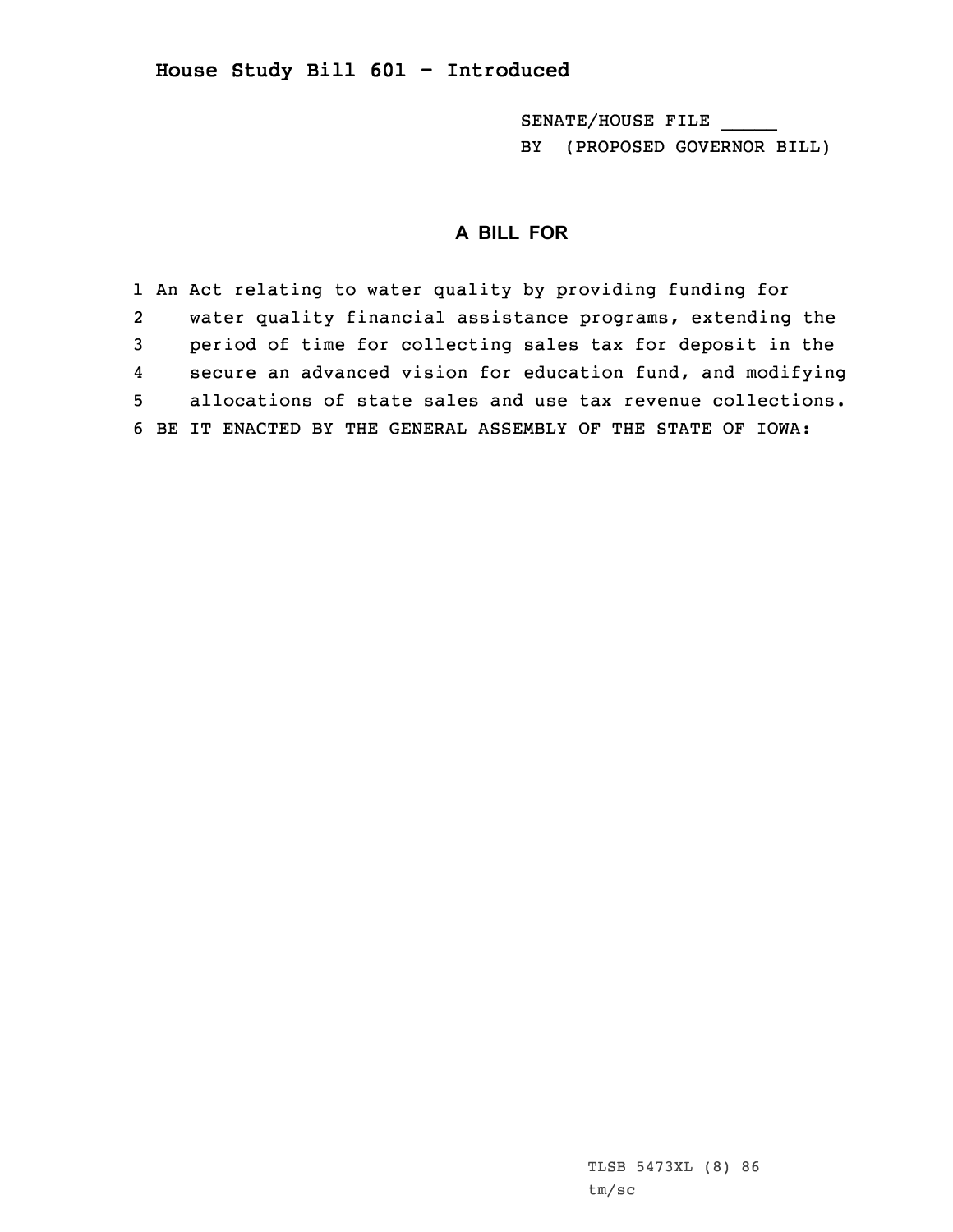1Section 1. Section 16.134, Code 2016, is amended to read as 2 follows:

3 **16.134 Wastewater and drinking water treatment financial** 4 **assistance program.**

 1. The Iowa finance authority shall establish and administer <sup>a</sup> wastewater and drinking water treatment financial assistance program. The purpose of the program shall be to provide financial assistance to enhance water quality. The program shall be administered in accordance with rules adopted 10 by the authority pursuant to [chapter](https://www.legis.iowa.gov/docs/code/2016/17A.pdf) 17A. For purposes of this section, *"program"* means the wastewater and drinking water treatment financial assistance program and *"committee"* means the water quality financing review committee created in section 14 16.143.

 2. <sup>A</sup> wastewater and drinking water treatment financial assistance fund is created and shall consist of appropriations made to the fund and transfers of interest, earnings, and moneys from other funds as provided by law. Moneys in the fund are not subject to [section](https://www.legis.iowa.gov/docs/code/2016/8.33.pdf) 8.33. Notwithstanding section 12C.7, subsection 2, interest or earnings on moneys in the fund shall be credited to the fund.

22 3. Financial assistance under the program shall be used to 23 install or upgrade wastewater treatment facilities and systems 24 and drinking water treatment facilities and systems, and for 25 engineering or technical assistance for facility planning and 26 design.

27 4. The authority committee shall distribute approve 28 financial assistance in from the fund in accordance with the 29 following:

 *a.* The goal of the program shall be to base awards on the impact of the grant combined with other sources of financing to ensure that sewer rates do not exceed one and one-half percent 33 of a community's median household income. *b. a.* Communities shall be eligible for financial

35 assistance by qualifying as Priority shall be given for

LSB 5473XL (8) 86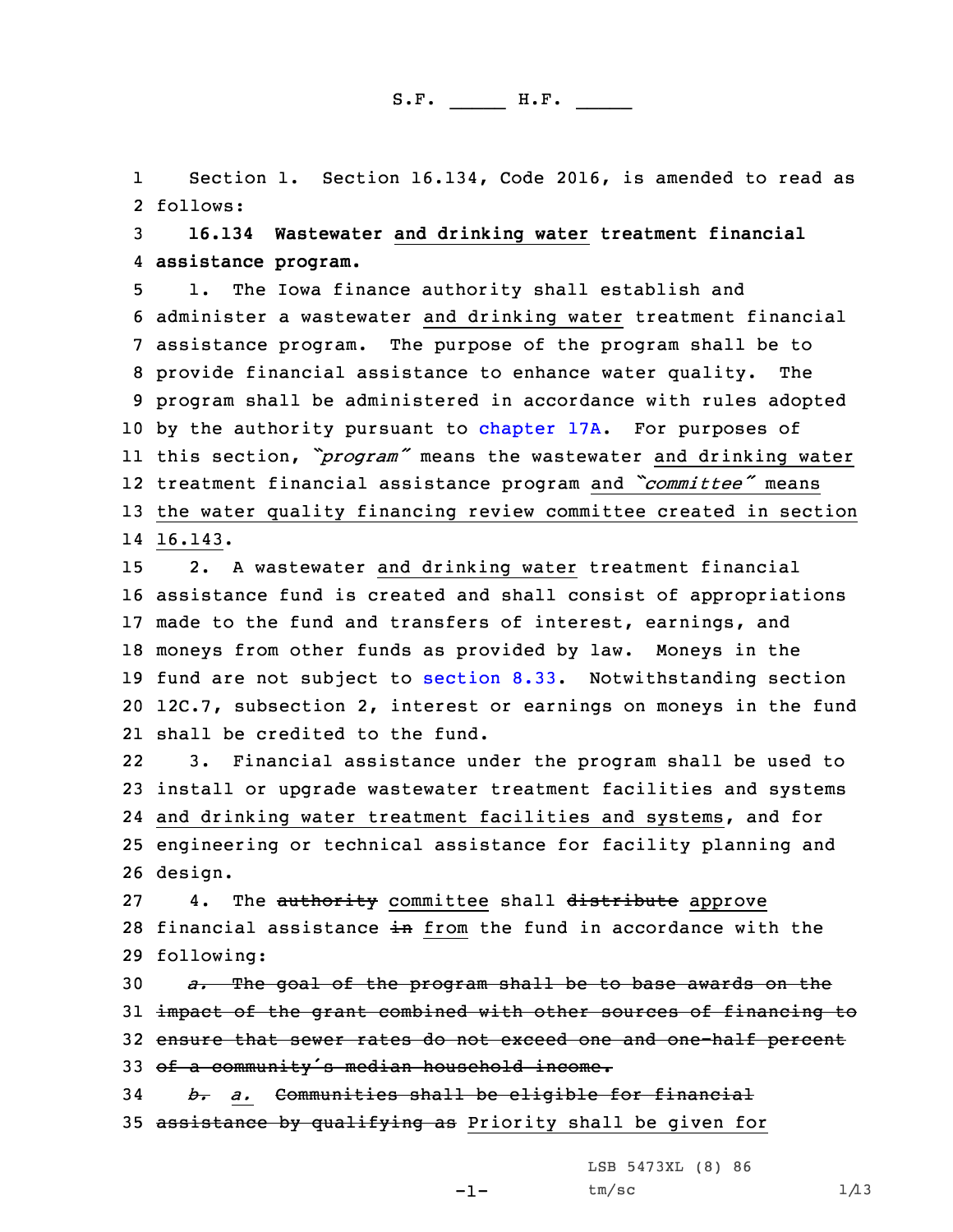1 projects in which a disadvantaged community <del>and</del> is seeking 2 financial assistance for the installation or upgrade of 3 wastewater treatment facilities due to regulatory activity 4 <del>by the department of natural resources</del> and drinking water 5 treatment facilities. For purposes of this [section](https://www.legis.iowa.gov/docs/code/2016/16.134.pdf), the term <sup>6</sup> *"disadvantaged community"* means the same as defined by the 7 department.

 *c. b.* Priority shall be given to projects in which the 9 financial assistance is used to obtain with financing under the water pollution control works and drinking water facilities financing program pursuant to [section](https://www.legis.iowa.gov/docs/code/2016/16.131.pdf) 16.131 or other federal or state financing.

13 *d. c.* Priority shall also be given to projects whose 14 completion will provide significant improvement to water 15 quality in the relevant watershed.

16 *e. d.* Priority shall also be given to communities that 17 employ an alternative wastewater treatment technology pursuant 18 to section [455B.199C](https://www.legis.iowa.gov/docs/code/2016/455B.199C.pdf).

19 *f. e.* Priority shall be also be given to those communities 20 where sewer or water rates are the highest as <sup>a</sup> percentage of 21 that community's median household income.

22 *g. f.* Financial assistance in the form of grants shall be 23 issued on an annual basis.

24 *h. g.* An applicant shall not receive <sup>a</sup> grant that exceeds 25 five hundred thousand dollars.

26 5. The authority in cooperation with the department of 27 natural resources shall share provide information and resources 28 to the committee when the committee is determining the 29 qualifications of <sup>a</sup> community for financial assistance from the 30 fund.

 6. The authority shall enter into agreements with financial assistance recipients and distribute moneys under the program pursuant to financial assistance determinations made by the committee. The authority may use an amount of not more than four percent of any moneys appropriated for deposit in the fund

LSB 5473XL (8) 86

-2-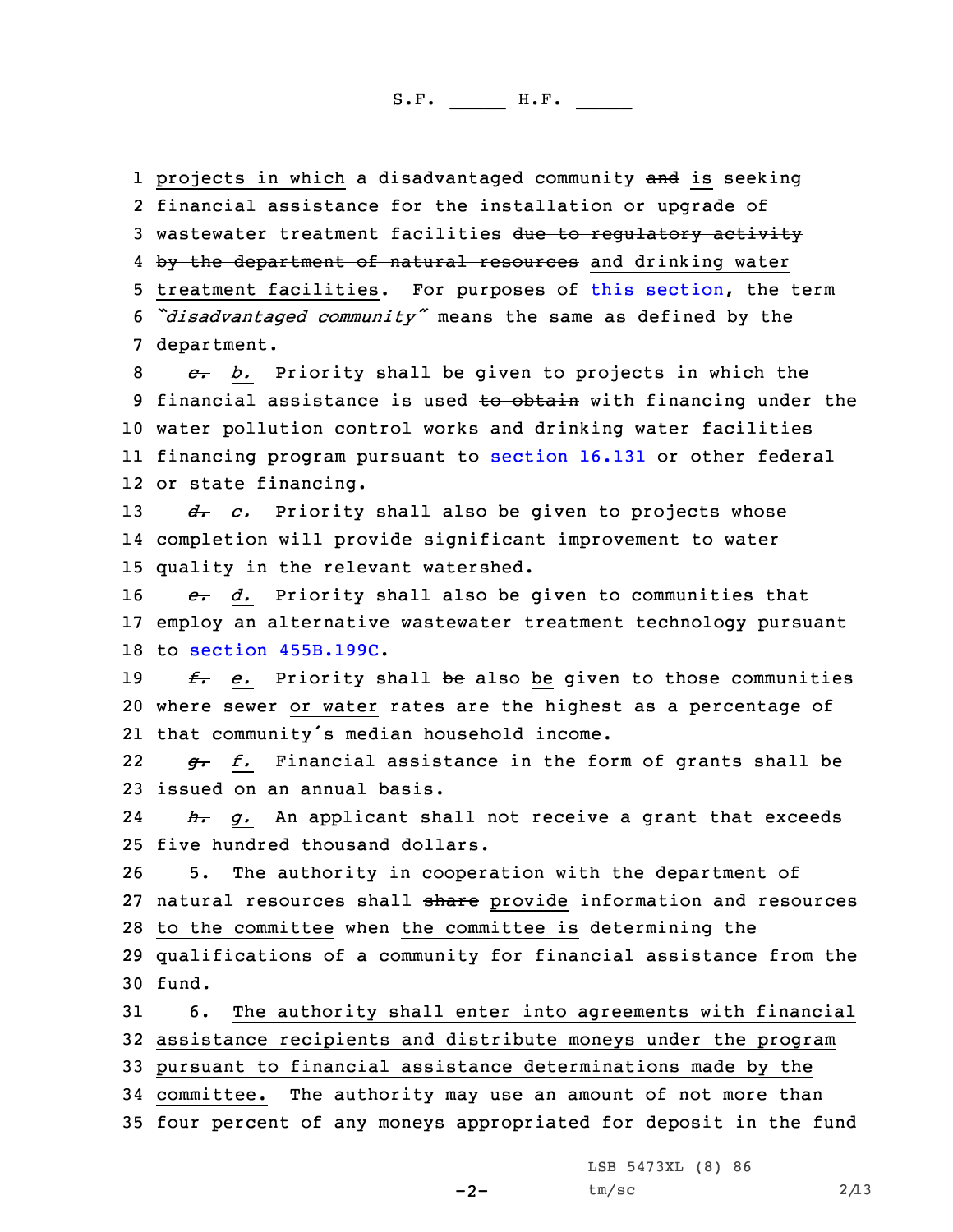1 for administration purposes.

2Sec. 2. NEW SECTION. **16.142 Definitions.**

3 1. As used in this part, unless the context otherwise 4 requires:

<sup>5</sup> *a. "Committee"* means the water quality financing review 6 committee created in section 16.143.

 *b. "Cost"* means all costs, charges, expenses, or other indebtedness incurred by <sup>a</sup> loan recipient and determined by the committee as reasonable and necessary for carrying out all works and undertakings necessary or incidental to the accomplishment of any project.

12 *c. "Eligible entity"* means <sup>a</sup> municipality meeting the 13 requirements in section 16.146, or <sup>a</sup> landowner, as determined 14 by the committee.

<sup>15</sup> *d. "Loan recipient"* means an eligible entity that has 16 received <sup>a</sup> loan under the program.

 *e. "Municipality"* means <sup>a</sup> governmental body such as <sup>a</sup> state agency or <sup>a</sup> political subdivision of the state. Municipality includes but is not limited to <sup>a</sup> city, city utility, county, soil and water conservation district, drainage district, sanitary district, <sup>a</sup> subdistrict of any of the foregoing districts, state agency, or other governmental body or corporation empowered to provide sewage collection and treatment services or drinking water, or any entity jointly exercising governmental powers pursuant to chapter 28E or 28F, or any other combination of two or more governmental bodies or corporations acting jointly under the laws of this state in connection with <sup>a</sup> project.

<sup>29</sup> *f. "Program"* means the water quality financing program 30 created in this part.

 *g. "Project"* means any combination of improvements, structures, developments, tasks, actions, constructions, modifications, operations, or practices designed to improve water quality that are proposed by an eligible entity and approved by the committee. *"Project"* includes but is not

 $-3-$ 

LSB 5473XL (8) 86  $tm/sec$  3/13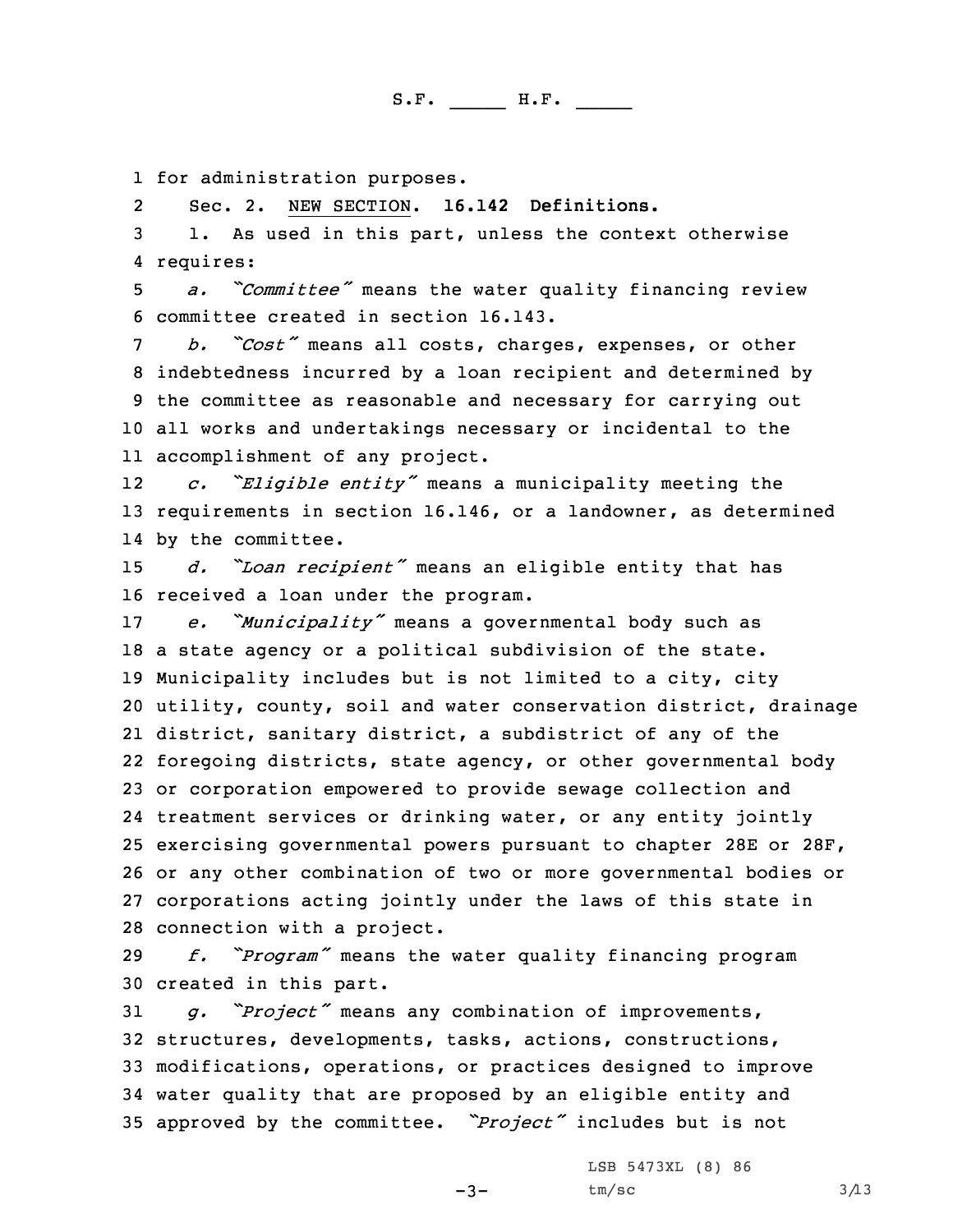1 limited to any of the following:

2 (1) <sup>A</sup> project meeting the requirements of part 2 of this 3 subchapter.

4 (2) <sup>A</sup> project, operation, or practice undertaken or carried 5 out to address watershed protection, flood prevention, or water 6 quality improvement.

7 (3) <sup>A</sup> project meeting the requirements of <sup>a</sup> sponsor project 8 under section 455B.199.

9 Sec. 3. NEW SECTION. **16.143 Water quality financing review** 10 **committee.**

11 1. <sup>A</sup> water quality financing review committee is created consisting of the secretary of agriculture or the secretary's designee, the executive director of the authority or the executive director's designee, and the director of the department of natural resources or the director's designee. 2. The committee shall review and approve or deny applications for financial assistance under the water quality financing program established in section 16.144 and the wastewater and drinking water treatment financial assistance program established under section 16.134.

21 Sec. 4. NEW SECTION. **16.144 Water quality financing** 22 **program.**

 1. The authority, in cooperation with the department of natural resources and the department of agriculture and land stewardship, shall establish and administer <sup>a</sup> water quality financing program. The purpose of the program shall be to provide financial assistance to enhance the quality of surface water and groundwater, particularly by providing financial assistance for projects designed to improve water quality by addressing point and nonpoint sources.

 2. The authority shall determine the interest rate and repayment terms for loans made under the program, in cooperation with the department of natural resources and the department of agriculture and land stewardship, and the authority shall enter into loan agreements with eligible

 $-4-$ 

LSB 5473XL (8) 86  $tm/sec$  4/13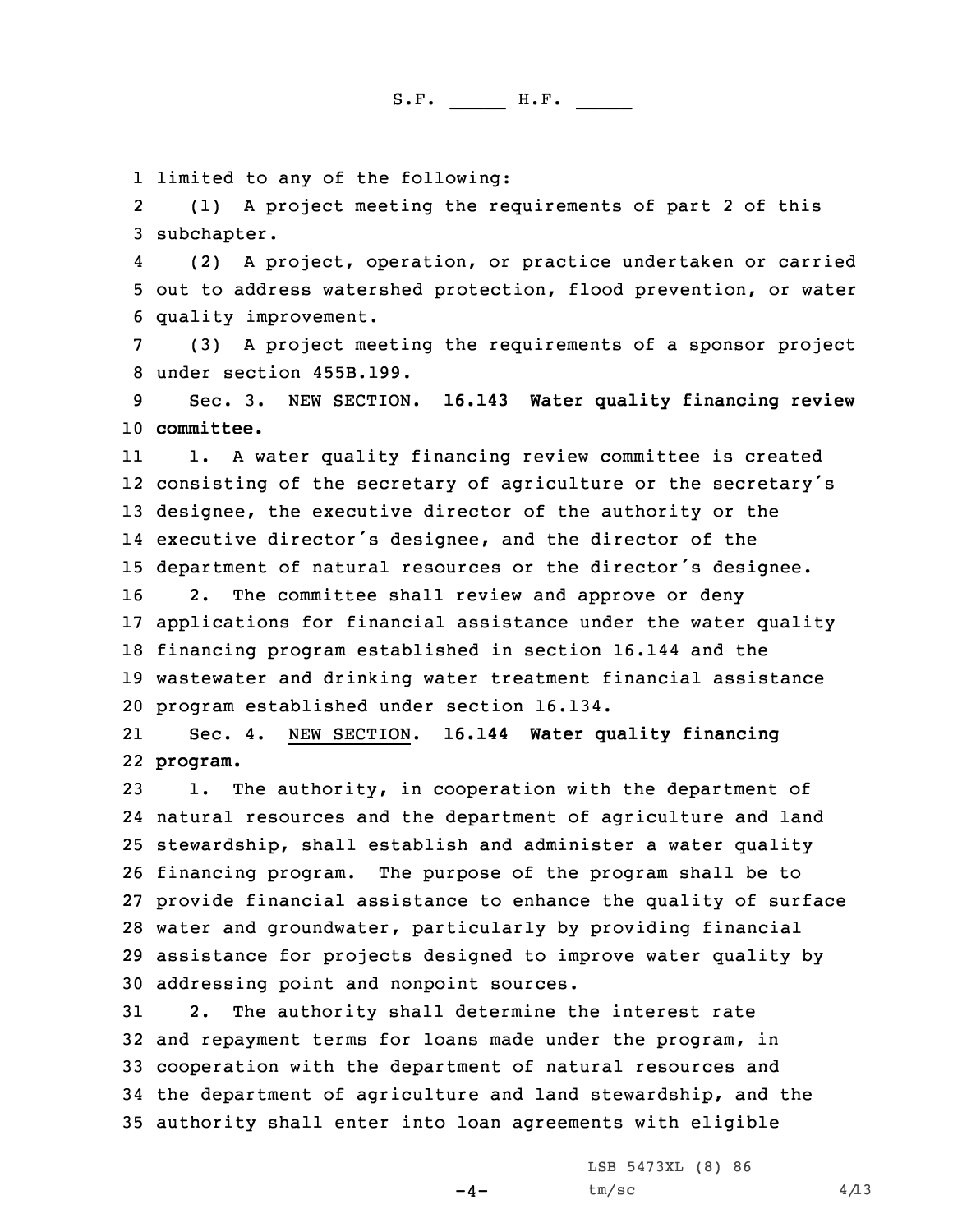1 entities in compliance with and subject to the terms and 2 conditions of the program as described in this part.

 3. The authority may charge loan recipients fees and assess costs against such recipients necessary for the continued operation of the program. Such fees and costs shall not exceed the costs directly associated with the administration of the program. Fees and costs collected pursuant to this subsection shall be deposited in the appropriate fund or account created in section 16.145.

10 4. The program shall be administered by the authority in 11 accordance with rules adopted by the authority pursuant to 12 chapter 17A.

13 Sec. 5. NEW SECTION. **16.145 Water quality financing program** 14 **fund —— appropriation —— other funds.**

 1. *a.* <sup>A</sup> water quality financing program fund is created and shall consist of appropriations made to the fund, transfers to the fund pursuant to section 423.2, subsection 11, and transfers of interest, earnings, and moneys from other funds as provided by law. The fund shall be administered by the authority as <sup>a</sup> revolving fund. Moneys in the fund are appropriated to the authority for purposes of the program. Notwithstanding section 8.33, moneys in the fund that remain unencumbered or unobligated at the close of <sup>a</sup> fiscal year shall not revert but shall remain available for expenditure for the purposes designated. Notwithstanding section 12C.7, subsection 2, interest or earnings on moneys in the fund shall be credited to the fund.

 *b.* The authority shall use the moneys in the fund to provide financial assistance to eligible entities under the program. The authority may provide financial assistance in the form deemed most convenient for the efficient financing of projects, including loans, forgivable loans, or grants. The authority shall administer the fund and the program in such <sup>a</sup> manner as to provide <sup>a</sup> permanent source of water quality project financial assistance to eligible entities.

 $-5-$ 

LSB 5473XL (8) 86  $tm/sec$  5/13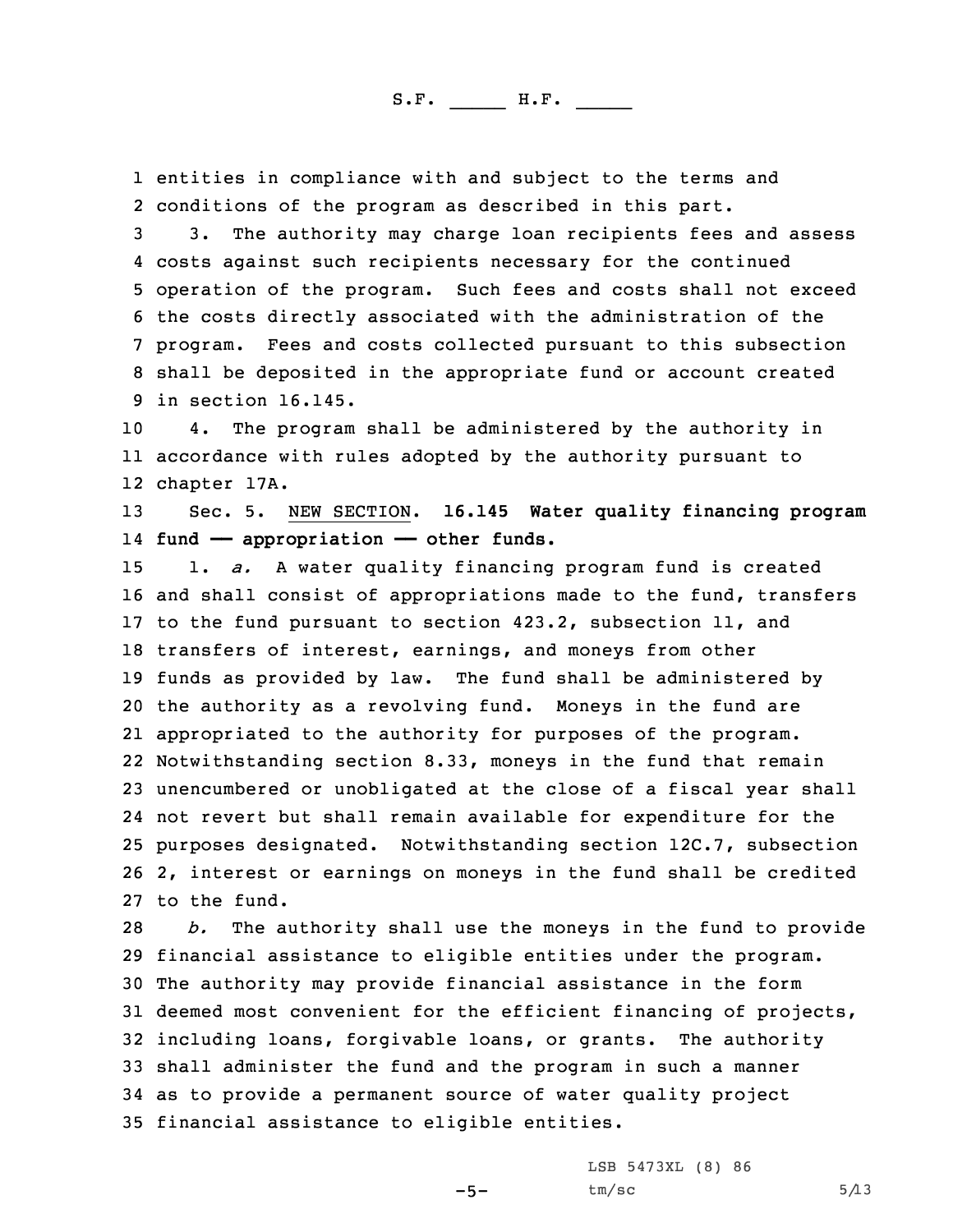1 *c.* The authority may annually use an amount of not more 2 than one percent of the moneys in the fund for administrative 3 purposes.

4 2. *a.* The authority may establish and maintain other funds and accounts determined to be necessary to carry out the purposes of the program and shall provide for the funding, administration, investment, restrictions, and disposition of the funds and accounts.

 *b.* Moneys appropriated to and used by the authority for purposes of paying the costs and expenses associated with the administration of the program shall be administered as determined by the authority.

 *c.* All moneys transferred to the authority pursuant to section 423.2, subsection 11, shall be deposited and held in <sup>a</sup> fund or account established and maintained pursuant to this section for purposes of the program.

 3. The funds or accounts held by the authority, or <sup>a</sup> trustee acting on behalf of the authority pursuant to <sup>a</sup> trust agreement related to the program, shall not be considered part of the general fund of the state, are not subject to appropriation for any other purpose by the general assembly, and in determining <sup>a</sup> general fund balance shall not be included in the general fund of the state, but shall remain in the funds and accounts maintained by the authority or trustee pursuant to <sup>a</sup> trust agreement. Funds and accounts held by the authority, or <sup>a</sup> trustee acting on behalf of the authority pursuant to <sup>a</sup> trust agreement related to the program, are separate dedicated funds and accounts under the administration and control of the authority and subject to section 16.31.

30 Sec. 6. NEW SECTION. **16.146 Eligible entities —— agreements** 31 **required.**

32 1. An eligible entity may apply to the authority for 33 financial assistance under the program by submitting <sup>a</sup> plan 34 that meets the following requirements:

35 *a.* The plan includes one or more projects that substantially

-6-

LSB 5473XL (8) 86  $tm/sec$  6/13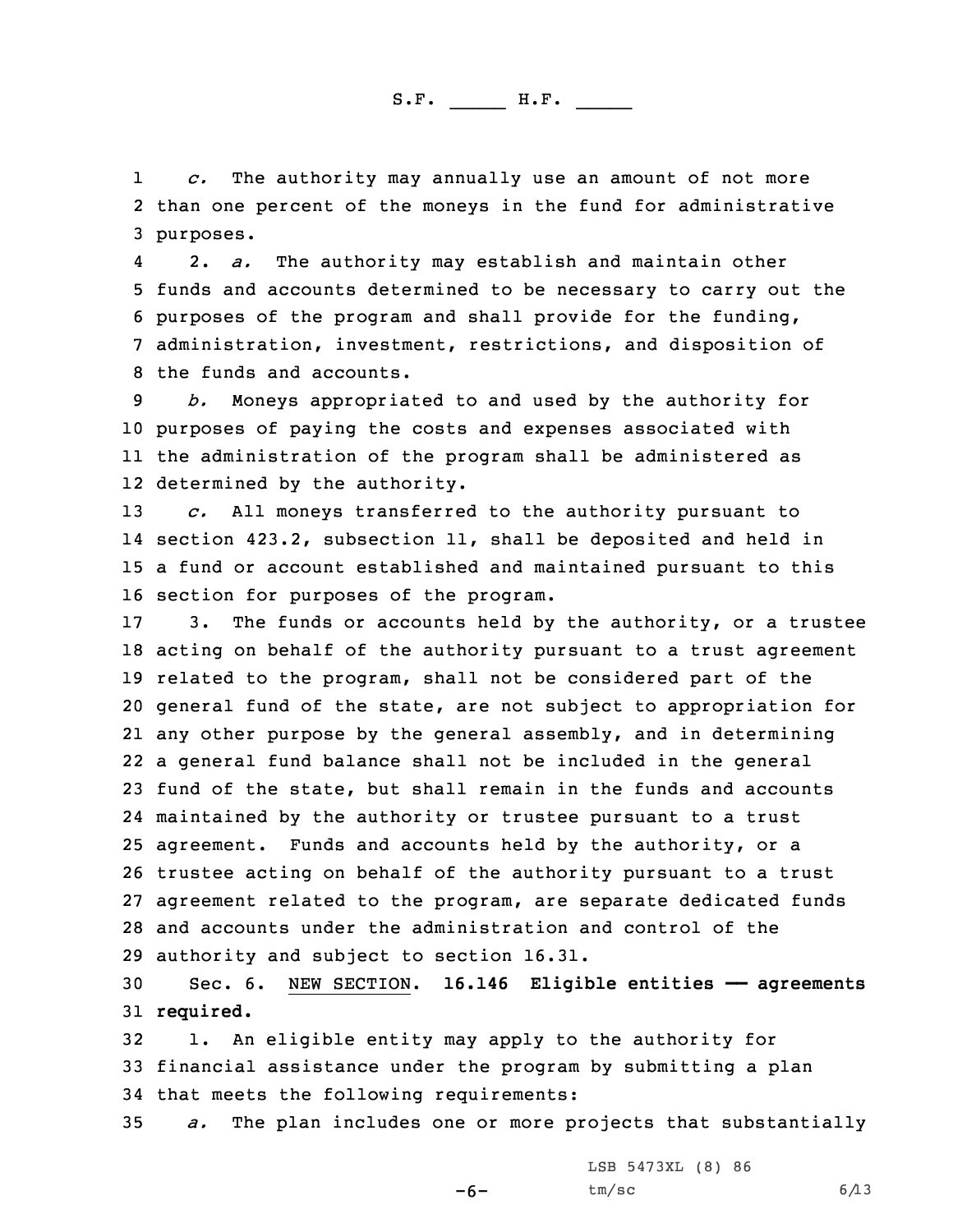improve water quality in the local area or watershed. Projects shall be in accordance with the latest version of the document entitled "Iowa Nutrient Reduction Strategy" initially presented in November 2012 by the department of agriculture and land stewardship, the department of natural resources, and Iowa state university of science and technology.

 *b.* The plan describes in detail the manner in which the projects will be financed and undertaken, including, as applicable, the sources of revenue directed to financing the improvements as well as the municipalities or landowners that will be receiving the revenues and how such revenues will be spent on the projects.

 2. The committee shall review and approve or deny applications for financial assistance. The provision of financial assistance under the program shall take into account, as applicable, the number of municipalities or landowners comprising an eligible entity and the eligible entity's financing capacity. The committee shall score applications for financial assistance according to rules adopted pursuant to this part. The committee shall only provide financial assistance to eligible entities that have sufficient financing capacity and that submit an appropriate plan designed to improve water quality.

24 3. An approved eligible entity shall enter into an agreement 25 with the authority for the provision of financial assistance. 26 The agreement shall include standard terms for the receipt 27 of program moneys and any other terms the authority deems 28 necessary or convenient for the efficient administration of the 29 program.

30 Sec. 7. NEW SECTION. **161A.101 Water quality infrastructure** 31 **cost-share program.**

 1. The division shall establish and administer <sup>a</sup> water quality infrastructure cost-share program. The program shall provide financial assistance on <sup>a</sup> cost-share basis to landowners for installing infrastructure projects designed to

-7-

LSB 5473XL (8) 86  $tm/sec$  7/13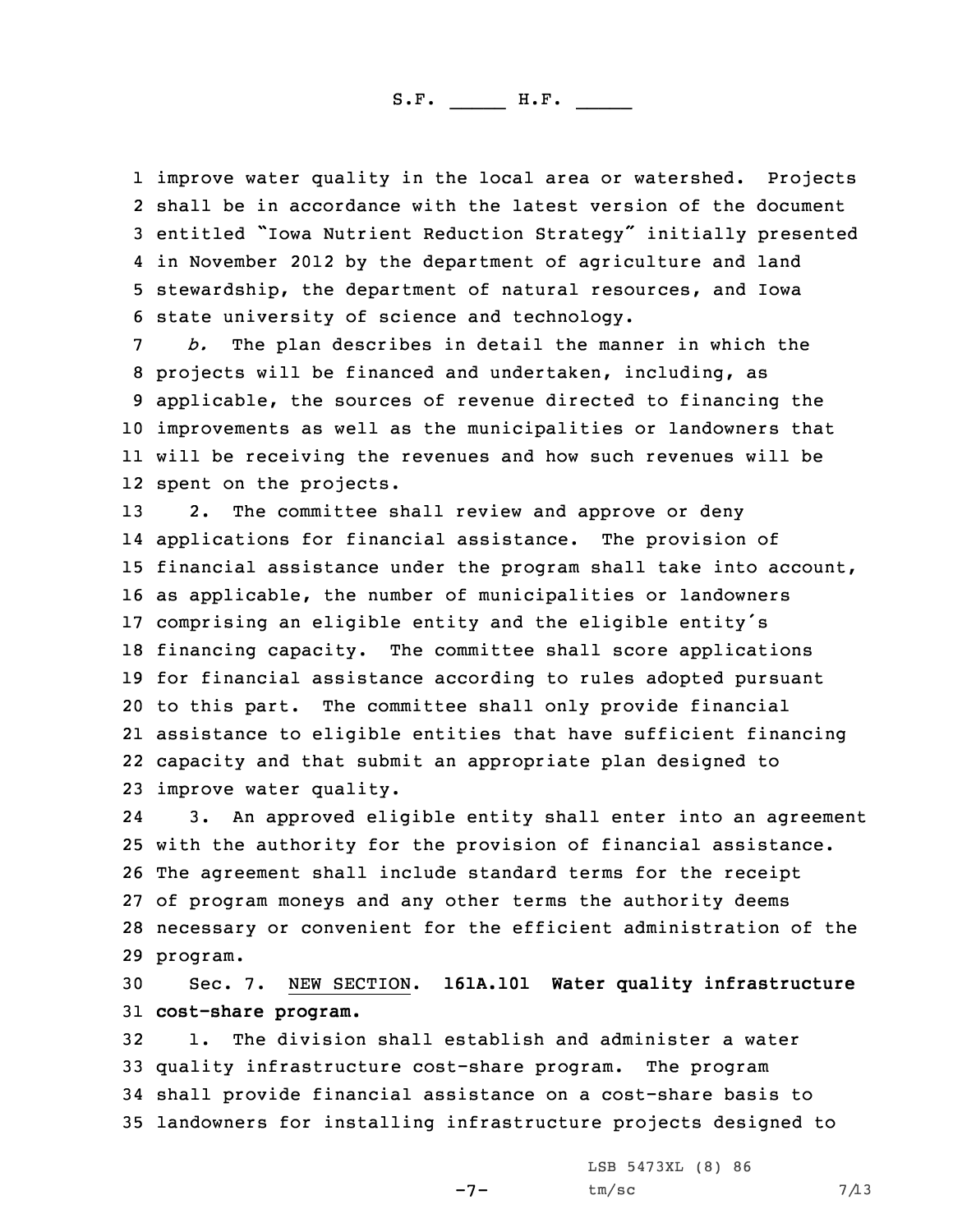improve the water quality of the watershed in which the land is located. In order to be eligible for financial assistance, <sup>a</sup> proposed project must be designed to reduce the transport of nutrients to water from nonpoint sources within watersheds in accordance with the latest revision of the document entitled "Iowa Nutrient Reduction Strategy" initially presented in November 2012 by the department of agriculture and land stewardship, the department of natural resources, and Iowa state university of science and technology. The division shall review proposed projects submitted by applicants, negotiate project details with applicants, and approve or deny applications. The division shall score applications for financial assistance according to rules adopted pursuant to this section. The division shall adopt rules pursuant to chapter 17A necessary for the administration of the program. 2. <sup>A</sup> water quality infrastructure cost-share fund is created within the state treasury under the control of the division. Moneys in the fund shall consist of appropriations made to the fund, transfers to the fund pursuant to section 423.2, subsection 11, and transfers of interest, earnings, and moneys from other funds as provided by law. Moneys in the fund are appropriated to the division for purposes of the program. The department may use up to four percent of the moneys credited to the fund each fiscal year for purposes of administrative costs. Notwithstanding section 8.33, moneys in the fund that remain unencumbered or unobligated at the close of <sup>a</sup> fiscal year shall not revert but shall remain available for expenditure for the purposes designated. Notwithstanding section 12C.7, subsection 2, interest or earnings on moneys in the fund shall be credited to the fund.

 Sec. 8. Section 423.2, subsection 11, paragraph b, subparagraph (3), Code 2016, is amended by striking the subparagraph and inserting in lieu thereof the following: (3) (a) Of the one-sixth of the remaining revenues: (i) Beginning July 1, 2016, transfer to the secure

 $-8-$ 

LSB 5473XL (8) 86  $tm/sec$  8/13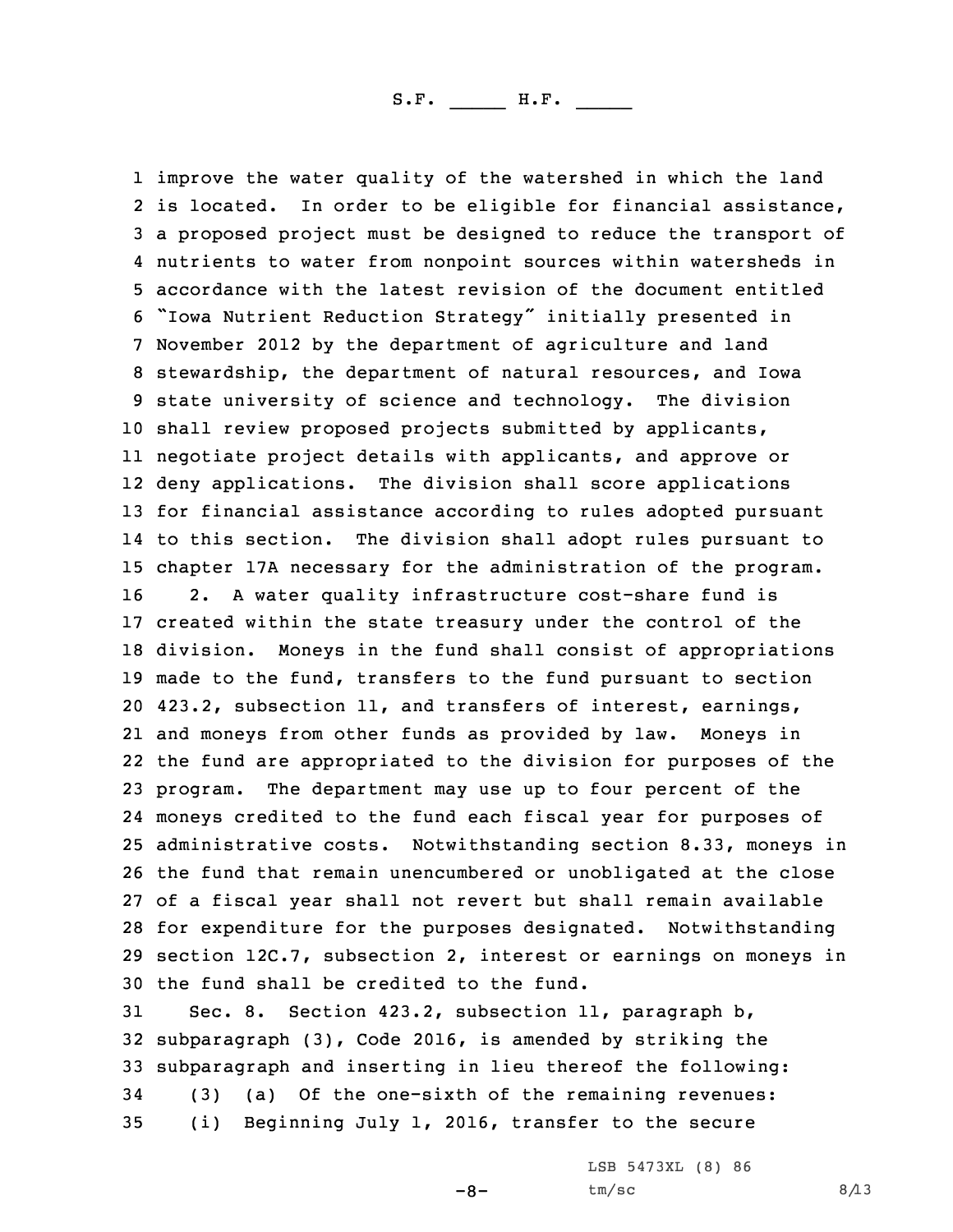an advanced vision for education fund created in section 423F.2, an amount equal to the amount transferred to the secure an advanced vision for education fund pursuant to this subparagraph for the fiscal year beginning July 1, 2015. Beginning July 1, 2017, the amount transferred to the secure an advanced vision for education fund pursuant to this subparagraph subdivision shall increase each fiscal year by ten million dollars.

9 (ii) Following the transfer under subparagraph subdivision 10 (i), transfer any remaining amount as follows:

11 (A) Twenty-five percent to the wastewater and drinking 12 water treatment financial assistance fund created in section 13 16.134.

14 (B) Twenty-five percent to the water quality financing 15 program fund created in section 16.145.

 (C) Fifty percent to the division of soil conservation and water quality of the department of agriculture and land stewardship for purposes of the water quality infrastructure cost-share program created in section 161A.101, assisting landowners with implementing water quality practices on <sup>a</sup> cost-share basis as provided in chapter 161A, and water quality demonstration projects.

23 (b) This subparagraph (3) is repealed January 1, 2050. 24 Sec. 9. Section 423.2, subsection 14, Code 2016, is amended 25 to read as follows:

26 14. The sales tax rate of six percent is reduced to five 27 percent beginning on January 1, 2030 2050.

28 Sec. 10. Section 423.5, subsection 5, Code 2016, is amended 29 to read as follows:

30 5. The use tax rate of six percent is reduced to five 31 percent beginning on January 1, 2030 2050.

32 Sec. 11. Section 423.43, subsection 1, paragraph b, Code 33 2016, is amended to read as follows:

34 *b.* Subsequent to the deposit into the general fund of 35 the state and after the transfer of such revenues collected

 $-9-$ 

LSB 5473XL (8) 86  $tm/sec$  9/13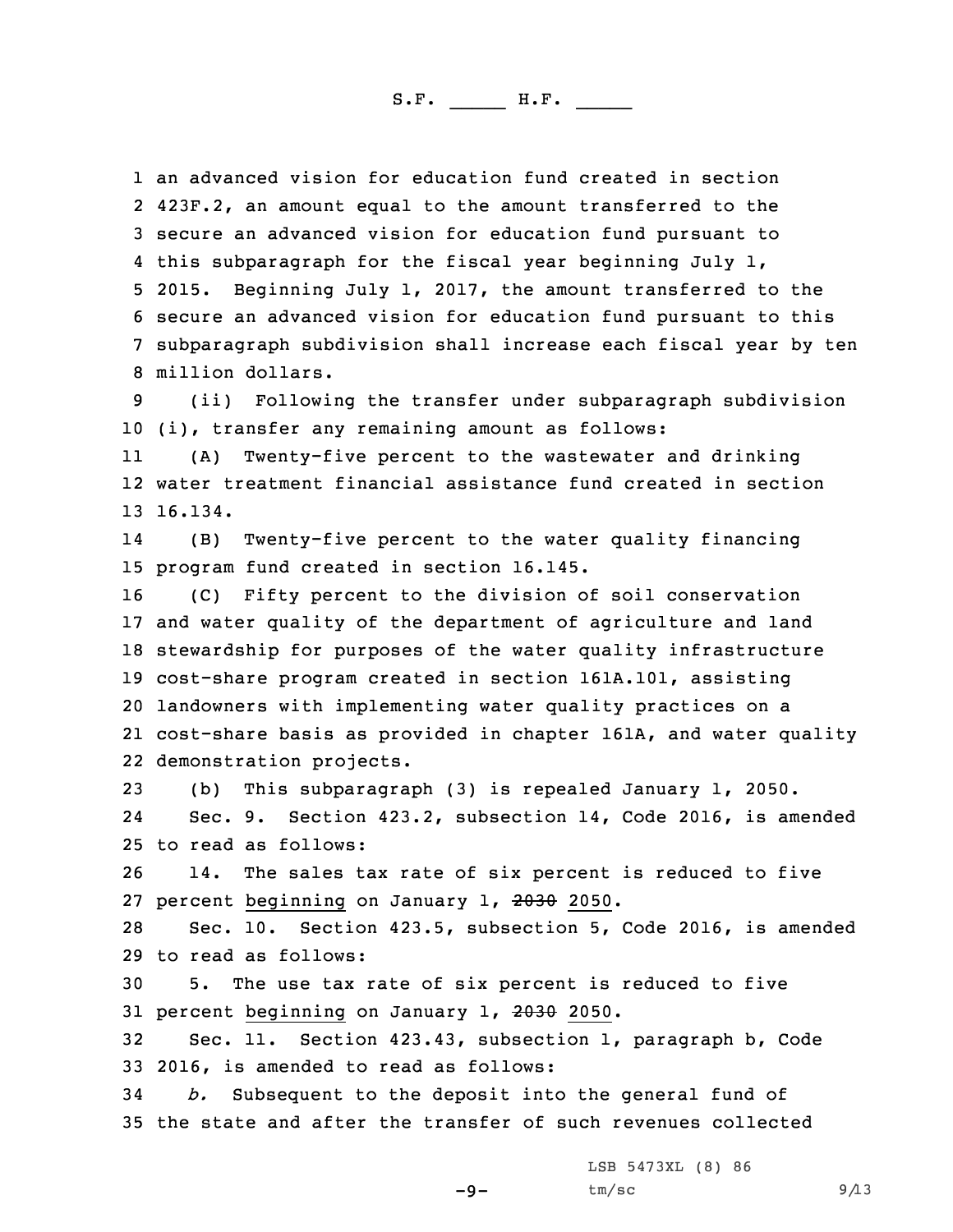1 under [chapter](https://www.legis.iowa.gov/docs/code/2016/423B.pdf) 423B, the department shall transfer one-sixth of 2 such remaining revenues to the <del>secure an advanced vision for</del> education fund created in [section](https://www.legis.iowa.gov/docs/code/2016/423F.2.pdf) 423F.2 funds specified in section 423.2, subsection 11, paragraph *"b"*, subparagraph (3), in amounts proportionate to the transfers in section 423.2, subsection 11, paragraph *"b"*, subparagraph (3). This paragraph 7 is repealed December 31, 2029 January 1, 2050. Sec. 12. Section 423F.1, Code 2016, is amended to read as 9 follows: **423F.1 Legislative intent.** 11 It is the intent of the general assembly that the extension 12 of the increase in the state sales, services, and use taxes 13 under chapter 423, [subchapters](https://www.legis.iowa.gov/docs/code/2016/423.pdf) II and III, from five percent 14 to six percent <del>on July 1, 2008</del> to January 1, 2050, shall be used solely for purposes of providing revenues to local school districts under this [chapter](https://www.legis.iowa.gov/docs/code/2016/423F.pdf) to be used solely for school infrastructure purposes or school district property tax relief and water quality efforts. Sec. 13. Section 423F.3, subsection 7, Code 2016, is amended to read as follows: 21 7. The general assembly shall not alter the purposes as stated in section 423F.1 for which the revenues received under this section may be used from infrastructure and property tax relief purposes and water quality efforts to any other purpose unless the bill is approved by <sup>a</sup> vote of at least two-thirds of the members of both chambers of the general assembly and is signed by the governor. Sec. 14. Section 423F.6, Code 2016, is amended to read as 29 follows: **423F.6 Repeal.** 31 This chapter is repealed December 31, 2029 January 1, 2050. EXPLANATION **The inclusion of this explanation does not constitute agreement with the explanation's substance by the members of the general assembly.** This bill relates to water quality by providing funding LSB 5473XL (8) 86

 $-10-$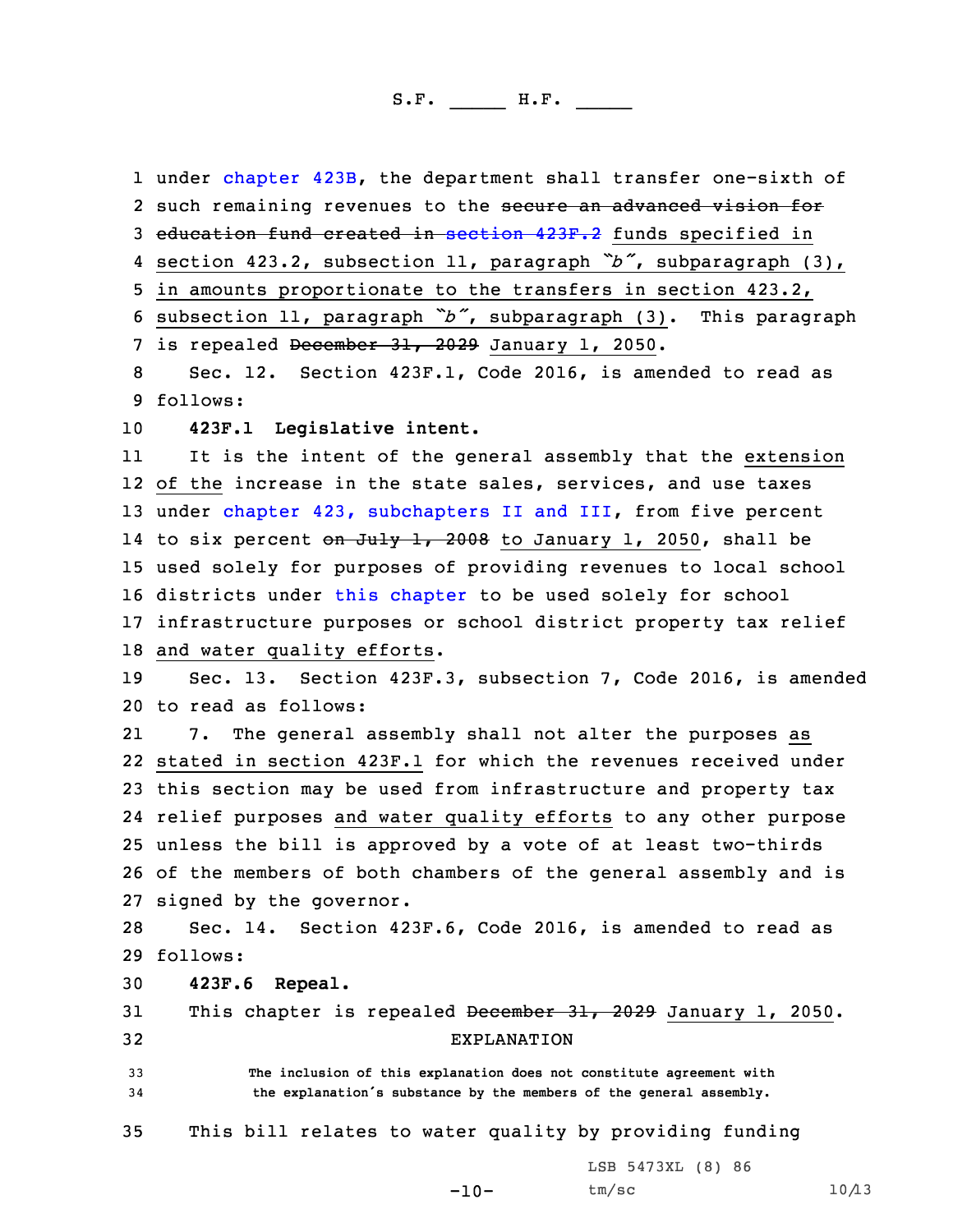for water quality financial assistance programs, extending the period of time for collecting sales tax for deposit in the secure an advanced vision for education (SAVE) fund, and modifying allocations of state sales and use tax revenue collections.

 The bill creates <sup>a</sup> water quality financing review committee to review and approve applications for financial assistance under the water quality financing program and the wastewater and drinking water treatment financial assistance program. The bill amends the wastewater treatment financial assistance program administered by the Iowa finance authority. Currently, the program provides financial assistance to install 13 or upgrade wastewater treatment facilities and systems, and for engineering or technical assistance for facility planning and design. Awards of financial assistance are made by the authority. The bill adds drinking water treatment facilities and systems to the program and provides that the water quality financing review committee shall approve financial assistance. The bill creates <sup>a</sup> water quality financing program to provide financial assistance in the form of loans, forgivable loans, and grants to enhance the quality of surface water and groundwater, particularly by providing financial assistance for projects designed to reduce the amount of contamination by point and nonpoint sources. The program is administered by the Iowa finance authority in cooperation with the department of natural resources and the department of agriculture and land stewardship. The bill creates <sup>a</sup> water quality financing program fund administered by the authority to provide financial assistance under the program. The bill allows the authority to establish and maintain other funds and accounts necessary to carry out the purposes of the program. Moneys in the water quality financing program fund are not part of the general fund and are not included in determining the balance of the general fund of the state. Under the program, an eligible entity is <sup>a</sup> municipality, as defined in the bill, or <sup>a</sup> landowner. The

-11-

LSB 5473XL (8) 86  $tm/sec$  11/13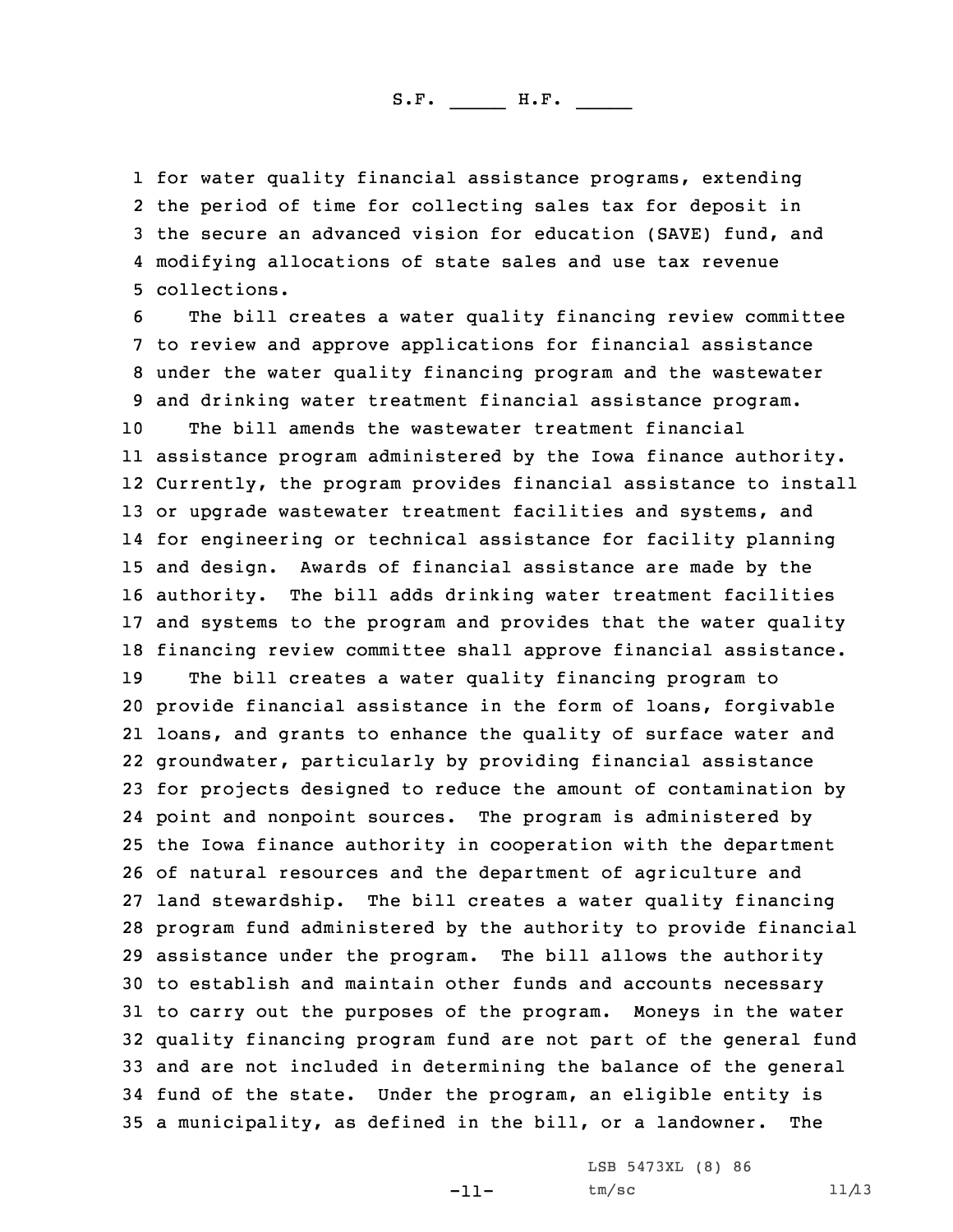bill provides certain application requirements regarding <sup>a</sup> plan for water quality improvement and financing and requires loan recipients to enter into agreements with the authority for terms of the financial assistance.

 The bill establishes <sup>a</sup> water quality infrastructure cost-share program to provide financial assistance on <sup>a</sup> cost-share basis to landowners for installing infrastructure projects designed to improve the water quality of the watershed in which the land is located. In order to be eligible for financial assistance, <sup>a</sup> proposed project must be designed to reduce the transport of nutrients to water from nonpoint sources within watersheds in accordance with the latest revision of the document entitled "Iowa Nutrient Reduction Strategy" initially presented in November <sup>2012</sup> by the department of agriculture and land stewardship, the department of natural resources, and Iowa state university of science and technology. The division of soil conservation and water quality of the department of agriculture and land stewardship shall review proposed projects submitted by applicants, negotiate project details with applicants, and approve applications. The bill creates <sup>a</sup> water quality infrastructure cost-share fund under the control of the division to provide financial assistance under the program.

24 Code section 423.2 imposes <sup>a</sup> state tax of 6 percent upon the sales price of all sales of tangible personal property, consisting of goods, wares, merchandise, and other items designated by statute, sold at retail in the state to consumers, except as otherwise provided by Code chapter 423. Generally, by operation of law, <sup>a</sup> sale subject to the sales tax is also subject to the use tax. Following certain specified transfers, one-sixth of the remaining state sales tax revenue from the 6 percent tax is transferred to the SAVE fund created in Code section 423F.2. Moneys in the SAVE fund are allocated to school districts on <sup>a</sup> per pupil basis to be used for infrastructure and property tax relief purposes specified in

-12-

LSB 5473XL (8) 86  $tm/sec$  12/13